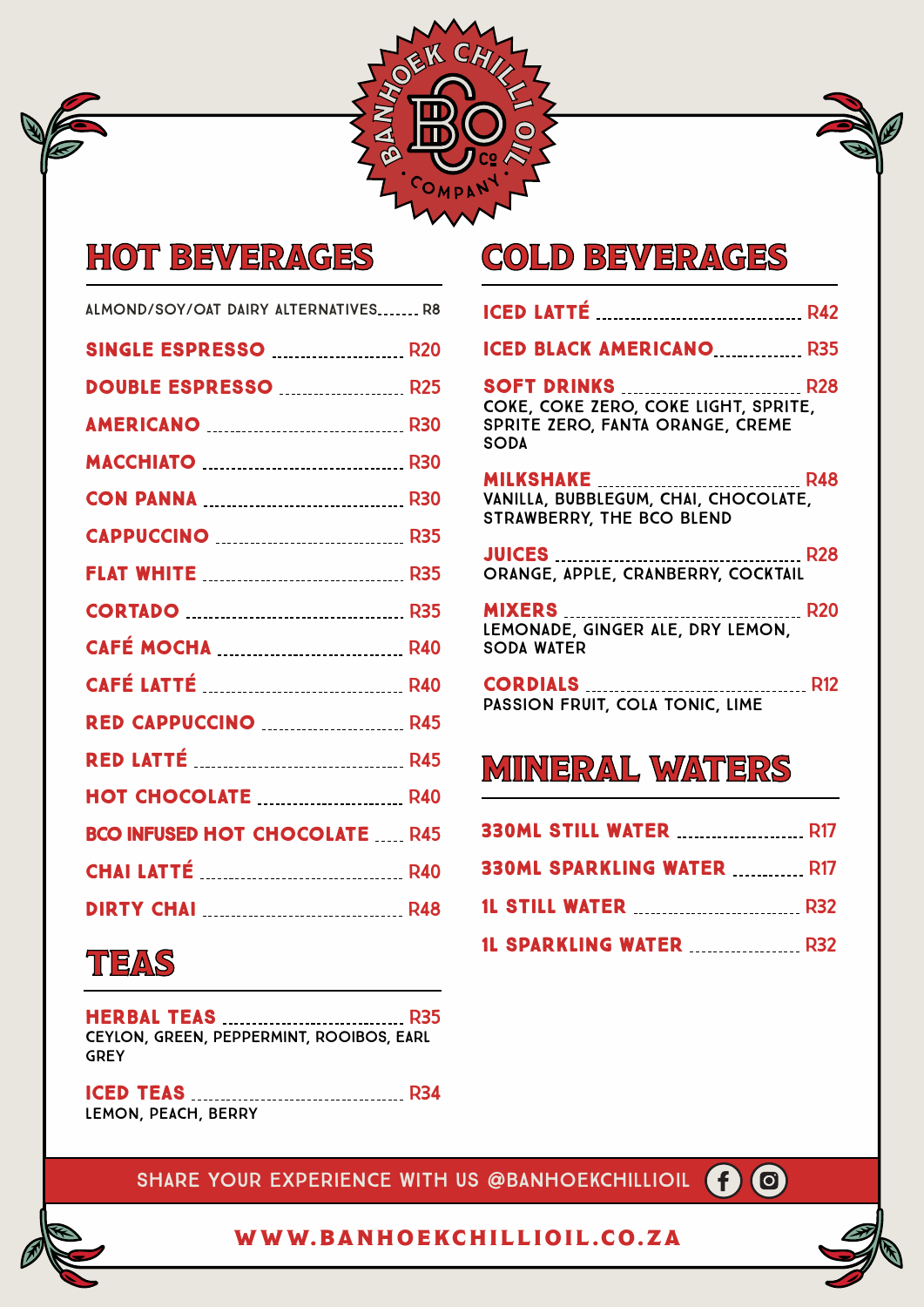

#### MOCKTAILS

| <b>BLUEBERRY MOJITO  R50</b> |  |
|------------------------------|--|
|                              |  |
|                              |  |
|                              |  |

## **COCKTAILS**

## **SHOOTERS**

| <b>TEQUILA</b> R28           |  |
|------------------------------|--|
| <b>JAGERMEISTER</b> [28] R28 |  |
|                              |  |
|                              |  |
|                              |  |

#### LIQUEURS

| <b>AMARULA</b> 27 |  |
|-------------------|--|
| <b>KAHLUA</b> R27 |  |
|                   |  |
|                   |  |

#### BEERS

| <b>DIESEL &amp; DUST LAGER MARKER R43</b> |  |
|-------------------------------------------|--|
| <b>DIESEL &amp; DUST BLONDE  R43</b>      |  |
| <b>DEVILS PEAK FIRST LIGHT  R43</b>       |  |
|                                           |  |
|                                           |  |
|                                           |  |

### ON TAP

# LOXTONIA CIDERS

| <b>AFRICAN SUNDOWNER MARIOR REST</b> |  |
|--------------------------------------|--|
|                                      |  |
|                                      |  |

## SPIRITS PER 25ML

| <b>WILDERER GIN  R29</b>                |  |
|-----------------------------------------|--|
| <b>J&amp;B WHISKEY</b> R26              |  |
| <b>JAMESON WHISKEY MALLEY</b> R28       |  |
| <b>SMIRNOFF VODKA  R28</b>              |  |
| <b>ALBATROSS CRAFT VODKA  R35</b>       |  |
| <b>KLIPDRIFT BRANDY</b> R26             |  |
| <b>RICHELIEU BRANDY MALLEY RESIDENT</b> |  |
| <b>ELEPHANTOM CRAFT RUM  R32</b>        |  |
|                                         |  |

SHARE YOUR EXPERIENCE WITH US @BANHOEKCHILLIOIL **@** 



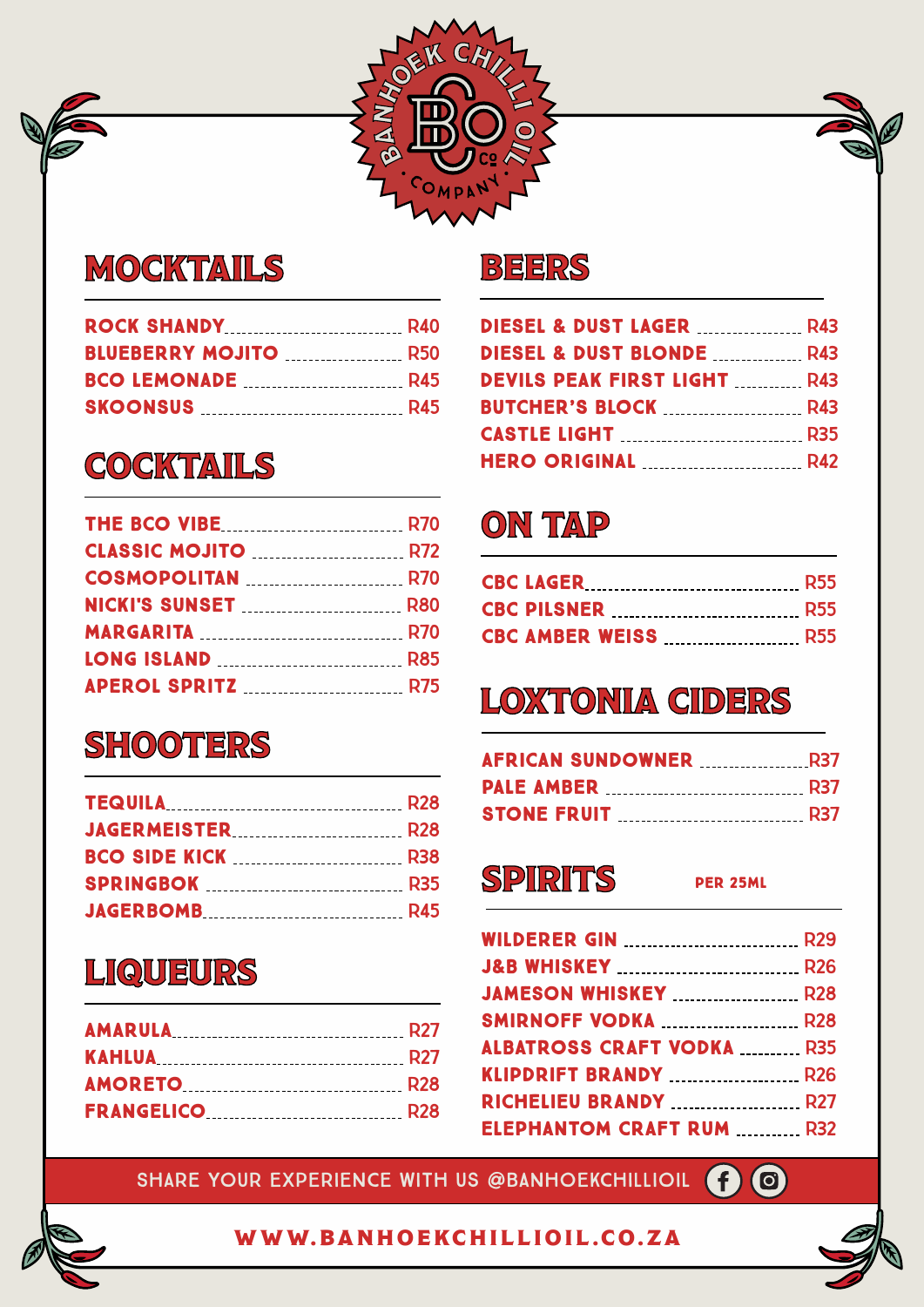

#### HOUSE WINE

|                           |                                       |                   | <b>GLASS / BOTTLE</b> |  |
|---------------------------|---------------------------------------|-------------------|-----------------------|--|
|                           | ZORGVLIET SAUVIGNON BLANC  R40 / R132 |                   |                       |  |
| <b>ZORGVLIET ARGENTUM</b> |                                       | <b>R48 / R146</b> |                       |  |

#### WHITE WINE

| <b>SAUVIGNON BLANC</b><br>TOKARA PREMIUM  R55 / R195 | <b>GLASS / BOTTLE</b> |
|------------------------------------------------------|-----------------------|
|                                                      |                       |
|                                                      |                       |
| DELAIRE GRAFF COASTAL CUVÉE  R270                    |                       |
| LIMOENKLOOF  R270                                    |                       |
|                                                      |                       |

| <b>CHENIN BLANC</b>           | <b>GLASS / BOTTLE</b> |
|-------------------------------|-----------------------|
| BOSCHENDAL RACHEL  R45 / R165 |                       |
| KEN FORRESTER RESERVE  R325   |                       |
| MMW THE INTRODUCTION  R225    |                       |
|                               |                       |
|                               |                       |

#### CHARDONNAY GLASS / BOTTLE

| ALLÉE BLUE R55 / R160          |  |
|--------------------------------|--|
|                                |  |
| CAPENSIS SILENE  R380          |  |
| MÔRESON MERCATOR PREMIUM  R395 |  |

#### BLANC DE NOIR

|                      | <b>GLASS / BOTTLE</b> |
|----------------------|-----------------------|
| BOSCHENDAL  R45/R150 |                       |
|                      |                       |



|                          | <b>GLASS / BOTTLE</b> |
|--------------------------|-----------------------|
| DELAIRE GRAFF  R55/ R200 |                       |
| LE POMMIER  R50/ R195    |                       |

#### RED WINE

| <b>CABERNET SAUVIGNON GLASS / BOTTLE</b>                    |  |
|-------------------------------------------------------------|--|
| <b>CABERNET FRANC</b>                                       |  |
| <b>BLEND</b><br>(CABERNET SAUV/MERLOT)                      |  |
| LE POMMIER MAC  R55 / R195<br>(CABERNET FRANC/MALBEC)       |  |
| *VILAFONTÉ SERIOUSLY OLD DIRT R300<br>(2019 BORDEAUX BLEND) |  |
| <b>MMW THE INTRODUCTION  R280</b><br>(BORDEAUX BLEND)       |  |
| MMW MAX 2017  R725<br>(BORDEAUX BLEND)                      |  |
| RAINBOW'S END MYSTICAL  R240                                |  |
| <b>TOKARA DIRECTOR'S RESERVE  R895</b><br>(BORDEAUX BLEND)  |  |
| <b>PINOTAGE</b>                                             |  |
| ZEVENWACHT 7EVEN  R40 / R145                                |  |
| <b>PINOT NOIR</b><br>NEWTON JOHNSON WALKER BAY  R520        |  |
| <b>SYRAH</b>                                                |  |
| <b>MERLOT</b>                                               |  |
|                                                             |  |

#### SHARE your experience with us @Banhoekchillioil